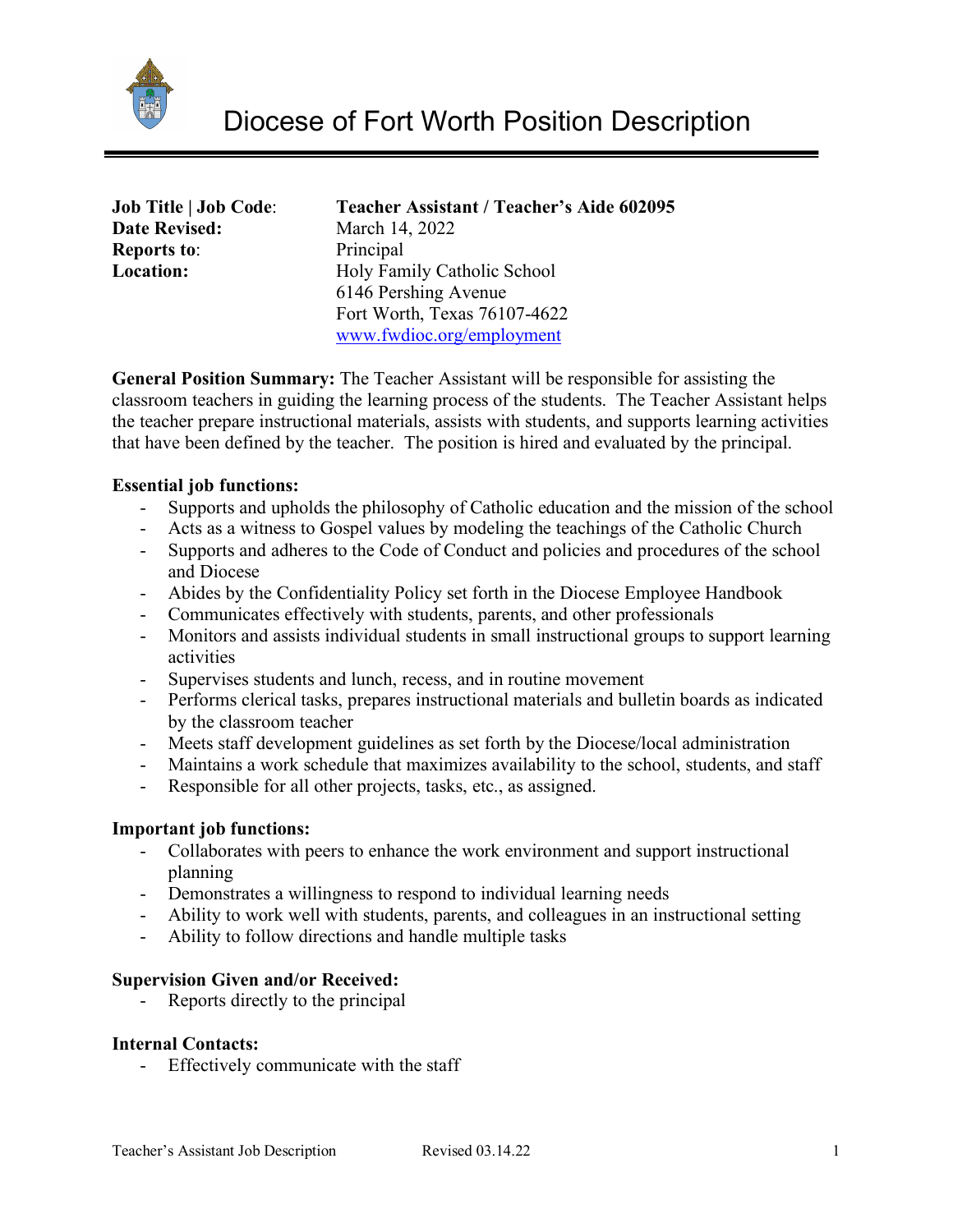

## **External Contacts:**

Effectively communicate with parents, volunteers, adults, as well as other schools, churches and employees throughout the diocese.

## **Working Conditions and/or Physical Requirements:**

- Required to manage high to moderate levels of stress
- Required to work in standard classroom and school conditions
- Required to lift or carry classroom supplies, textbooks, furniture, and equipment to a minimum of 35 pounds
- Required to maintain composure and avoid inappropriate displays of emotion
- Required to sit, stand, bend, stoop, reach, grab, pull, hear, see, and speak on a daily basis
- Required to perform repetitive physical tasks such as computer keyboarding, writing, and reading
- Required to monitor students in a variety of locations with noise, activity, and inclement weather

#### - **Travel Requirements:**

- No travel required

## **Education and Experience Preferred:**

- High school diploma or equivalent
- Prior experience working with youth
- Sufficient training to perform tasks assigned by the principal

### **Knowledge and Skills Preferred:**

- Knowledge of the basic teachings of the Catholic Church
- Able to communicate effectively in both written and verbal form
- Able to work well with others in the school community
- Skill in handling multiple tasks simultaneously
- Skill in motivating and engaging students in the learning process
- Skill in organizing and relating information in an understandable format
- Skill in job appropriate technology
- Skill in critical thinking and planning

# **FLSA Designation:** Non-Exempt